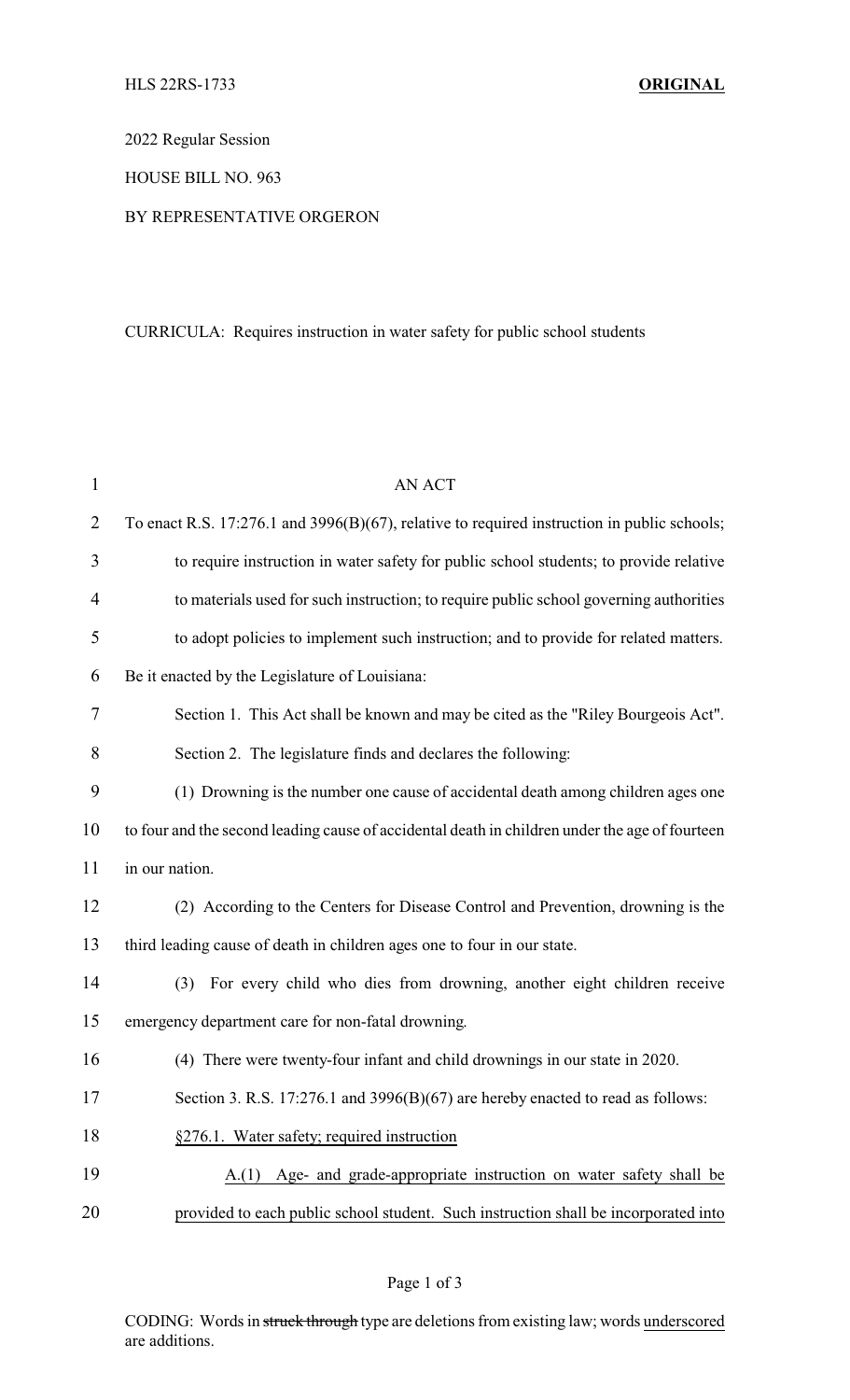| $\mathbf{1}$   | an existing required course, such as health, physical education, or another course |  |  |
|----------------|------------------------------------------------------------------------------------|--|--|
| $\overline{2}$ | deemed appropriate by the public school governing authority.                       |  |  |
| 3              | At a minimum, such instruction shall include instruction on the<br>(2)             |  |  |
| 4              | following:                                                                         |  |  |
| 5              | The proper use of flotation devises.<br>(a)                                        |  |  |
| 6              | (b) Awareness of water conditions.                                                 |  |  |
| 7              | (c) The proper supervision of swim areas.                                          |  |  |
| 8              | (d) Safe behaviors in and around the water.                                        |  |  |
| 9              | The importance of pool barriers and fencing.<br>(e)                                |  |  |
| 10             | The importance of formal swim lessons.<br>(f)                                      |  |  |
| 11             | The importance of avoiding alcohol and substance use with water<br>(g)             |  |  |
| 12             | recreation.                                                                        |  |  |
| 13             | (h) The importance of cardiopulmonary resuscitation for drowning victims           |  |  |
| 14             | and the importance of administering such aid.                                      |  |  |
| 15             | B(1)<br>Each governing authority shall adopt policies necessary for the            |  |  |
| 16             | implementation of this Section.                                                    |  |  |
| 17             | (2) Each governing authority may customize the instruction for its student         |  |  |
| 18             | population based on geographic characteristics and any other special circumstances |  |  |
| 19             | applicable to the school or school district.                                       |  |  |
| 20             | C.(1) The state Department of Education shall establish and maintain a             |  |  |
| 21             | clearinghouse of instructional materials and information regarding model water     |  |  |
| 22             | safety curricula and best practices for water safety instruction.                  |  |  |
| 23             | The department shall review the materials and information at least once            |  |  |
| 24             | biannually and revise them based on updated information, as needed.                |  |  |
| 25             | §3996. Charter schools; exemptions; requirements                                   |  |  |
| 26             | $\ast$<br>*<br>∗                                                                   |  |  |
| 27             | B. Notwithstanding any state law, rule, or regulation to the contrary and          |  |  |
| 28             | except as may be otherwise specifically provided for in an approved charter, a     |  |  |
| 29             | charter school established and operated in accordance with the provisions of this  |  |  |